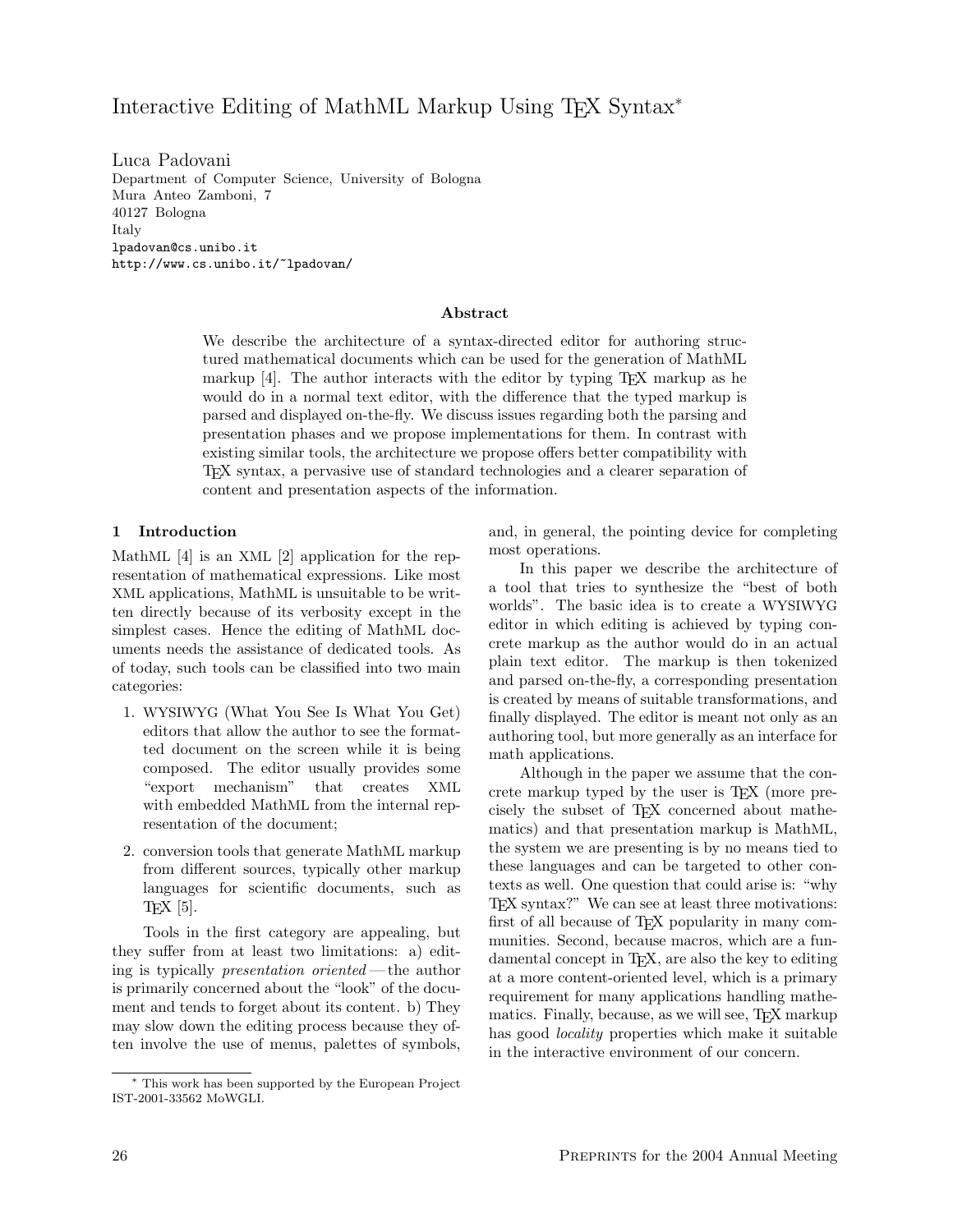The body of the paper is structured into four main sections: in Section 2 we overview the architecture of the tool while in Sections 3, 4, 5 we describe in more detail the main phases of the editing process (lexing, parsing, and transformation). Familiarity with T<sub>EX</sub> syntax and XML-related technologies is assumed.

## 2 Architecture

Several tools for the conversion of TEX markup suffer from two major drawbacks that we are not willing to tolerate in our design: (1) they rely on the TEX system itself for parsing the markup. While guaranteeing perfect compatibility with TEX, this implies the installation of the whole system. Moreover, the original TEX parser does not meet the incremental requirements that we need; (2) the lack of flexibility in the generation of the target document representation, which is either fixed by the conversion tool or it is only slightly customizable by the user.

To cope with problem (1) we need to write our own parser for TEX markup. This is well known to be a non-trivial task, because of some fancy aspects regarding the very nature of T<sub>E</sub>X syntax and the lack of a proper "TEX grammar". We will commit ourselves with a subset of TEX syntax which appears to be just what an average author needs when writing a document. As we will see, the loss in the range of syntactic expression is compensated by a cleaner and more general transformation phase. As for the lack of a TEX grammar, we perceive this as a feature rather than a weakness: after all T<sub>EX</sub> is built around the fact that authors are free to define their own macros. Macros are the fundamental entities giving structure to the document.

Let us now turn our attention to problem (2): recall that the general form of a TEX macro definition (see The T<sub>E</sub>Xbook, [5]) is

## $\det \{\text{control sequence}\$ parameter text $\rangle$  $\{\langle \text{replacement text} \rangle\}$

where the  $\langle$  parameter text $\rangle$  gives the syntax for invoking the macro and its parameters whereas the  $\langle$ replacement text $\rangle$  defines somehow the "semantics" of the macro (typically a presentational semantics). Thus the ultimate semantic load of a macro is invariably associated with the configuration of the macro at the point of definition.

We solve problem (2) by splitting up macro definitions so that structure and semantics can be treated independently. A well-formed T<sub>E</sub>X document can be represented as a tree whose leaves are either literals (strings of characters) or macros with no parameters, and each internal node represents a



Figure 1: Tree representation for {1\over{x+1}^2} and corresponding MathML markup.

macro and the node's children are the macro's parameters. Entities like delimiters, square brackets surrounding optional parameters or literals occurring in the  $\langle$  parameter text $\rangle$  of macro definitions are purely syntactic and need not be represented in the tree if our main concern is capturing the structure of the document. Fig.  $1(a)$  shows the tree structure of a simple mathematical formula.

Once the document is represented as a tree, the process of macro expansion — that is, interpre $tation$  — can be defined as a recursive transformation on the nodes of the tree. As we will represent trees using XML, transformations can be very naturally implemented by means of XSLT stylesheets [3]. Fig. 1(b) shows the MathML tree corresponding to the TEX tree on the left hand side. The two trees are basically isomorphic except for the name of the nodes and the presence of explicit token nodes for literals in the MathML tree. This is to say that the MathML tree can be generated from the T<sub>EX</sub> tree by simple transformations. However, once the interpretation phase is independent of parsing (something which does not happen in TEX) it is natural to define much more general transformations that are not just node-by-node rewritings.

The following are the main components of an interactive, syntax-based editor for structured documents:

- INPUT BUFFER: the sequence of concrete characters typed by the author;
- Lexical Analyzer: responsible for the tokenization of the characters in the input buffer;
- DICTIONARY: a map from  $\langle$  control sequence $\rangle$  to  $\langle$  parameter text $\rangle$  which is used to know the syntax of macros;
- PARSER: for the creation of the internal tree structure representing the document;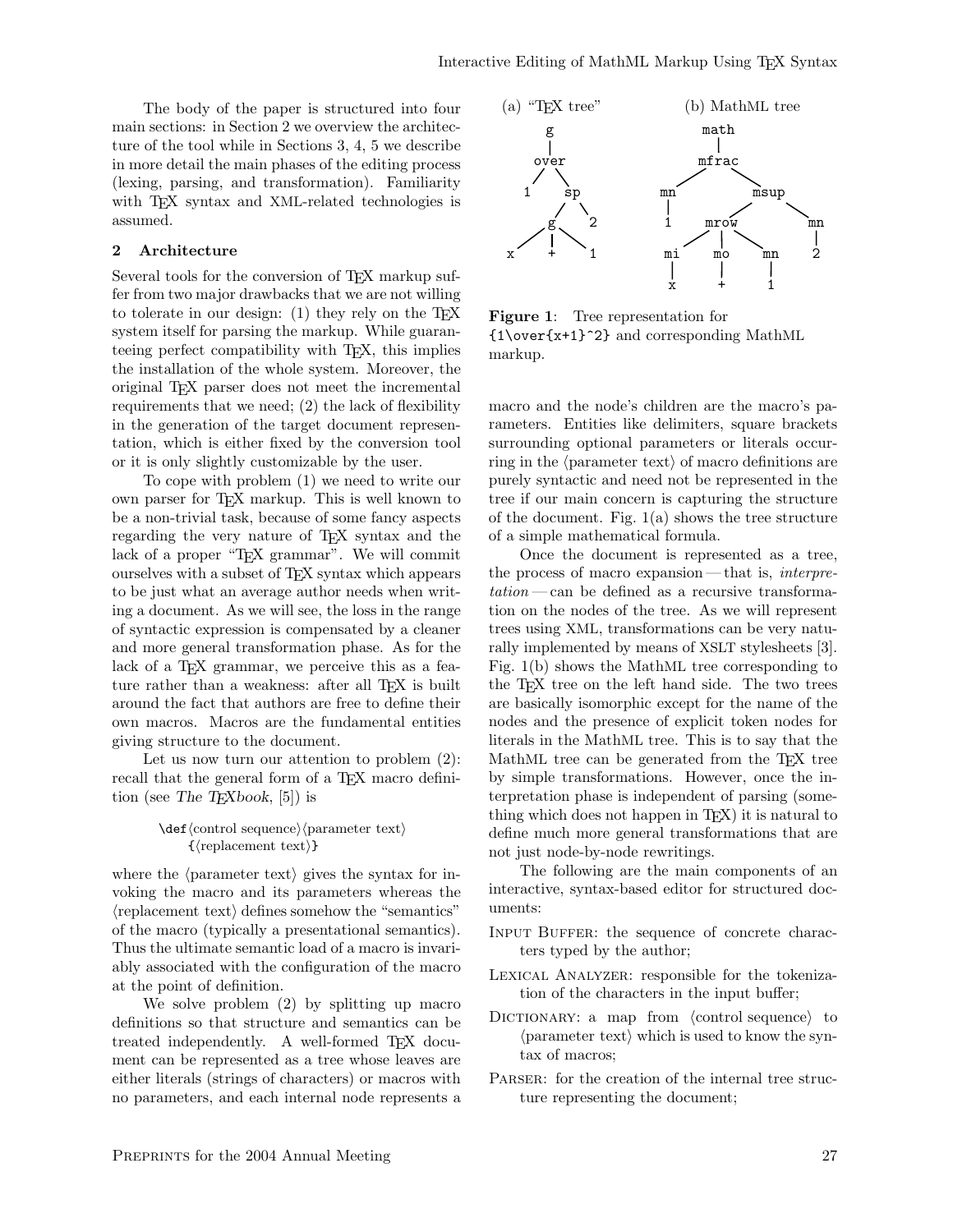Transformation Engine: for mapping the internal tree into the desired format.

No doubt these entities are common to all tools converting TEX markup into a different format, but the degree of mutual interdependence and the way they are implemented may differ considerably, especially when interactivity is a main concern. The added value of our approach is that it allows the author to independently customize both the dictionary and the transformation engine, and the advanced user of the editor the possibility of adapting the lexical analyzer to languages other than TEX (we will spend a few more words on this topic in the conclusions).

Notation We will use the following conventions regarding lists. Lists are uniformly typed, that is elements of a list are all of the same type. We use  $\alpha^*$  to denote the type of a list whose elements have type  $\alpha$ . [] is the empty list;  $n :: x$  is the list with head element n and tail x;  $x \mathbb{Q} y$  is the concatenation of two lists x and y;  $[n_1; \ldots; n_k]$  is a short form for  $n_1 :: \cdots :: n_k :: []$ .

## 3 Lexical Analysis

The purpose of this phase is to tokenize the input buffer. As we are talking about an interactive tool, the presence of an input buffer may look surprising. Implementations for the input buffer range from virtual buffers (there is no buffer at all, characters are collected by the lexical analyzer which outputs tokens as they are completed) to flat buffers (just a string of characters as in a text editor) to structured buffers. For efficiency, we do not investigate in detail all the possibilities in this paper, but early experiments have shown that working with virtual buffers can be extremely difficult. As long as insert operations are performed at the right end of the buffer the restructuring operations on the parsing tree are fairly easy, but when it comes to deletion or to modifications in arbitrary positions, the complexity of restructuring operations rises rapidly to an unmanageable level. Hence, from now on we will assume that a flat input buffer is available. Whether the buffer should be visible or not is a subjective matter, and may also depend on the kind of visual feedback given by the editor on incomplete and/or incorrect typed markup.

The outcome of the lexer is a stream (list) of tokens. Each token may have one of three forms: a literal, that is a single character to be treated "as is", a space, that is a sequence of one or more space-like characters, or a control sequence, that is the name of a macro.

Since the token stream is the only interface between the lexer and the parser, the lexer has the freedom to perform arbitrary mappings from the characters in the input buffer to tokens in the stream. In particular, some T<sub>EX</sub> commands like **\alpha** or \rightarrow are just placeholders for Unicode characters. There is no point in communicating these entities as control sequences as the internal tree representation (XML) is able to accommodate Unicode characters naturally; also, treating them as literals simplifies the subsequent transformation phase.

On the other hand, there are characters, such as curly braces { and } or scripting operators \_ and ^, that have a special meaning. Logically these are just short names for macros that obey their own rules regarding parameters. What we propose is a general classification of parameter types which, in addition to parameters in normal TEX definitions, allows us

- $\bullet$  to deal with optional parameters as  $\mathbb{F}[\mathbb{F}X]$  [6] does;
- to treat { as just an abbreviation for \bgroup and make \bgroup a macro with one parameter delimited by \egroup, which we treat as the expansion for }. In order for this "trick" to work we have to design the parser carefully, as we will see in Sect. 4;
- to treat scripting operators \_ and  $\hat{\ }$  as the two macros \sb and \sp both accepting a so-called pre-parameter (a parameter that occurs before the macro in the input buffer) and a so-called post-parameter (a parameter that occurs after the macro in the input buffer);
- to deal with macros that have "open" parameters. For instance \rm affects the markup following it until the first delimiter coming from an outermost macro is met. We treat \rm as a macro with an open post-parameter that extends as far as possible to the right. Similarly, \over can be seen as a macro with open preand post-parameters.

In order to describe parameter types we need to define the concept of term. A term is either a literal or a macro along with all its parameters (equivalently, a term is a subtree in the parsing tree). A simple parameter consists of one sole term. A compound parameter consists of one or more terms extending as far as possible to the left or to the right of the macro depending on whether the parameter is "pre-" or "post-". A *delimited* parameter consists of one or more terms extending as far as possible to the right up to but not including a given token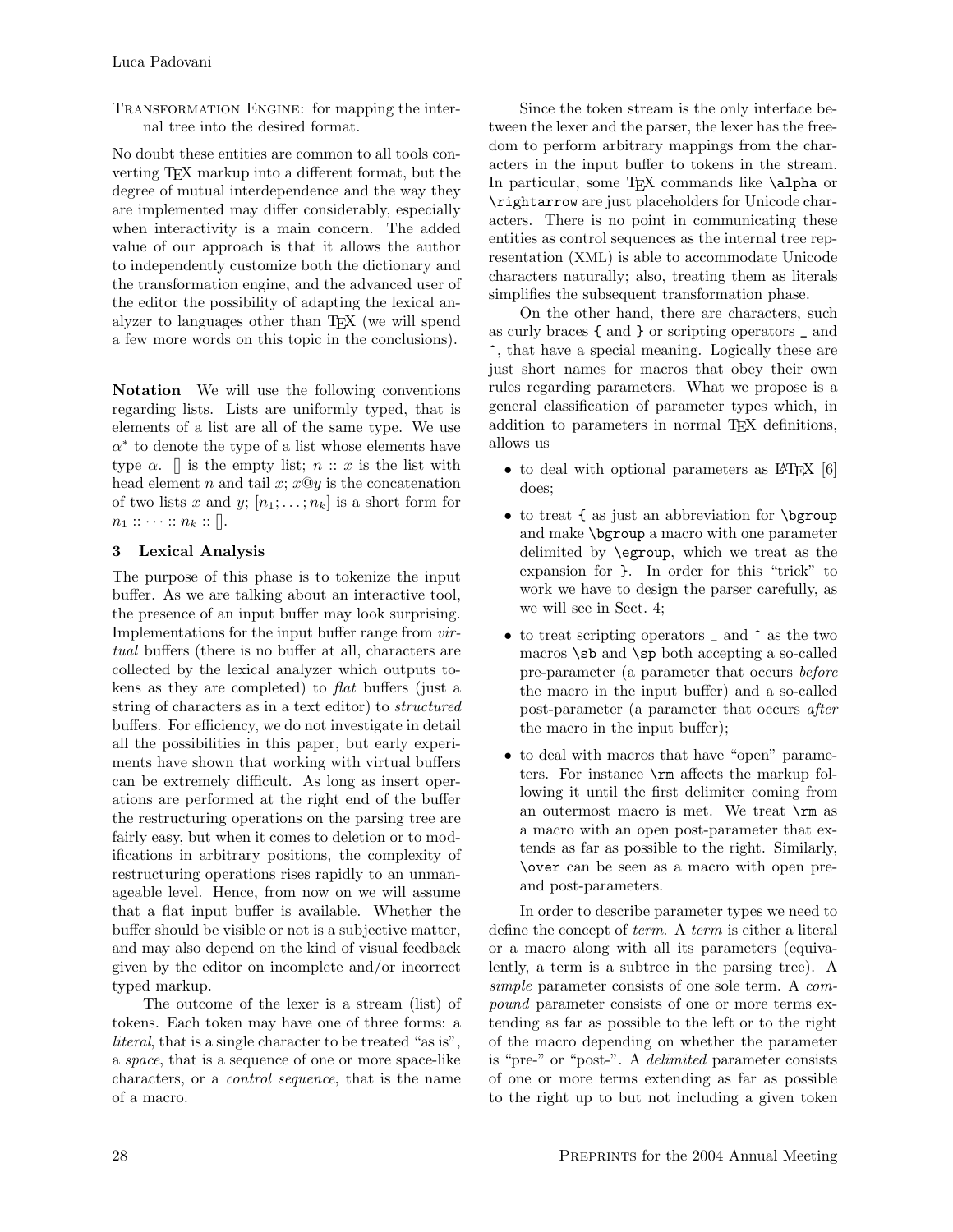|                | Parameters |                                                                                          |  |  |
|----------------|------------|------------------------------------------------------------------------------------------|--|--|
| Macro          | pre        | post                                                                                     |  |  |
| overline       |            | simple                                                                                   |  |  |
| sqrt           |            | $[simple]$ $(TEX)$                                                                       |  |  |
|                |            | [optional; simple] $(14T_FX)$                                                            |  |  |
| root           |            | [delimited(control(of)); simple]                                                         |  |  |
| over, choose   | [compound] | $\left[$ compound $\right]$                                                              |  |  |
| frac           |            | [simple; simple]                                                                         |  |  |
| rm, bf, tt, it |            | $\left[$ compound $\right]$                                                              |  |  |
| left.          |            | $[simple; delimited (control(right)); simple]$                                           |  |  |
| sb, sp         | [simple]   | $ \mathsf{simple} $                                                                      |  |  |
| bgroup         |            | [delimited(control(egroup))]                                                             |  |  |
| begin          |            | $[simple; \text{optional}; \text{delimited}(\text{control}(\text{end})); \text{simple}]$ |  |  |
| proclaim       |            | $[token(space);delimited(literal(.)); token(space);$                                     |  |  |
|                |            | delimited(control(par))                                                                  |  |  |

Table 1: Examples of TEX and LATEX macros along with their signature.

t. An optional parameter is either empty or it consists of one or more terms enclosed within a pair or square brackets [ and ]. The absence of the opening bracket means that the optional parameter is not given. A *token* parameter is a given token t representing pure syntactic sugar. It does not properly qualify as a parameter and does not appear in the parsing tree.

Formally tokens and parameter types are defined as follows:

| $token$             | ::= literal(v)   space   control <sub>(p_1,p_2)</sub> (v) |
|---------------------|-----------------------------------------------------------|
| $type$              | ::= simple   compound   delimited(t)                      |
| optional   token(t) |                                                           |

where  $t \in \text{token}, v \in \text{string}$  is an arbitrary string of Unicode characters,  $p_1 \in \{\text{simple}, \text{compound}\}^*$  and  $p_2 \in type^*$  are lists of parameter types for the preand post-parameters respectively. Note that preparameters can be of type simple or compound only.

The dictionary is a total map

## $dictionary: string \mapsto token$

such that for each unknown control sequence  $v$  we have  $dictionary(v) = \text{control}_{\langle[] ,[] \rangle}(v)$ . Table 1 shows part of a possible dictionary for some TFX and LATFX commands (mostly for mathematics). Note how it is possible to encode the signature for the \begin control sequence, although it is not possible to enforce the constraint that the first and the last parameters must have equal value in order for the construct to be balanced.

## 4 Parsing

We now come to the problem of building the T<sub>EX</sub> parsing tree starting the stream of tokens produced by the lexical analyzer. As we have already pointed out there is no fixed grammar that we can use to generate the parser automatically: authors are free to introduce new macros and hence new ways of structuring the parse tree. Thus we will build the parser "by hand". More reasons for writing an adhoc parser, namely error recovery and incrementality, will be discussed later in this section.

The following grammar captures formally the structure of a T<sub>EX</sub> parsing tree, which is the outcome of the parser:

node ::= empty  
\n| literal(v) 
$$
v \in string
$$
  
\n| macro(v, x)  $v \in string, x \in param^*$   
\nparam ::= {a}  $a \in node^*$ 

Note that a parameter is made of a list of nodes and that literals are strings instead of single characters. The empty node is used to denote a missing term when one was expected; its role will be clarified later in this section.

The appendix contains the Document Type Definition for the XML representation of TEX parsing trees. It is simpler than the  $TFXML DTD [7]$ and we are providing it as mere reference.

## 4.1 Parsing Functions

Table 2 gives the operational semantics of the parser. In this table only, for each  $a \in node^*$  we define  $a! =$  [empty] if  $a = []$  and  $a! = a$  otherwise. There are four parsing functions:  $\mathcal T$  for terms,  $\mathcal A$  for preparameters,  $\beta$  for post-parameters, and  $\beta$  for delimited sequences of terms. Each parsing function is defined by induction on the structure of its arguments. Axioms (rules with no horizontal line) denote base cases, while inference rules define the value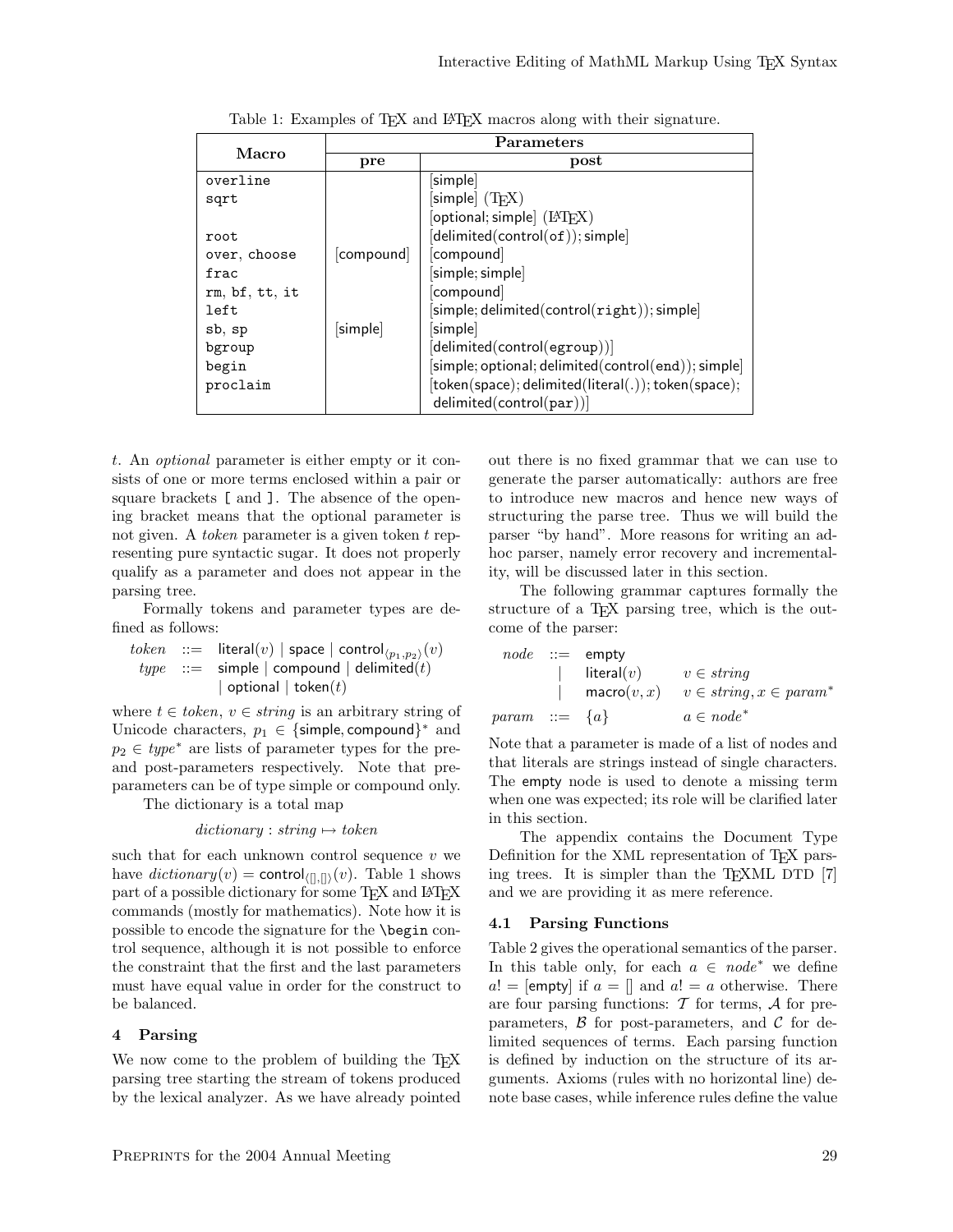Table 2: Parsing functions for the simplified TEX markup.

|  | $\forall d \in token^* \quad \stackrel{\mathcal{T}(d)}{\longrightarrow} \quad : \quad node^* \times token^* \rightarrow node^* \times token^*$                      |
|--|---------------------------------------------------------------------------------------------------------------------------------------------------------------------|
|  | $\stackrel{\mathcal{A}}{\longrightarrow}$ : node <sup>*</sup> $\times$ type <sup>*</sup> $\rightarrow$ node <sup>*</sup> $\times$ param <sup>*</sup>                |
|  | $\forall d \in token^* \quad \stackrel{\mathcal{B}(d)}{\longrightarrow} \quad : \quad type^* \times token^* \rightarrow param^* \times token^*$                     |
|  | $\forall d \in token^*, \forall b \in bool \quad \overset{\mathcal{C}(d,b)}{\longrightarrow} \quad : \quad node^* \times token^* \rightarrow node^* \times token^*$ |

$$
(T.1) \ a, \bigr] \quad \frac{\tau(d)}{d} \ a, \bigr] \qquad (T.2) \ a, t :: l \quad \frac{\tau(d)}{d} \ a, t :: l \quad (t \text{ occurs in } d)
$$
\n
$$
(T.3) \ a, \text{literal}(v) :: l \quad \frac{\tau(d)}{d} \ a \text{@[literal}(v)], l \qquad (T.4) \ \frac{a, l \quad \frac{\tau(d)}{d} \ a', l'}{a, \text{space} :: l \quad \frac{\tau(d)}{d} \ a', l'}
$$
\n
$$
(T.5) \ \frac{a, p_1 \quad \frac{\mathcal{A}}{d} \ a', x \quad p_2, l \quad \frac{\mathcal{B}(d)}{d} \ y, l'}{a, \text{control}(p_1, p_2)}(v) :: l \quad \frac{\tau(d)}{d} \ a' \text{@[macro}(v, x \text{@}y)], l'
$$
\n
$$
(A.1) \ a, \bigr] \quad \frac{\mathcal{A}}{d} \ a, \bigr] \qquad (A.2) \quad \frac{\parallel, p \quad \frac{\mathcal{A}}{d} \ a, x}{\parallel, s :: p \quad \frac{\mathcal{A}}{d} \ a, x \text{@}[\{\text{empty}]\}\}\bigg]
$$
\n
$$
(A.3) \ \frac{a, p \quad \frac{\mathcal{A}}{d} \ a', x}{a \text{@}[n], \text{simple} :: p \quad \frac{\mathcal{A}}{d} \ a', x \text{@}[\{n\}]\} \qquad (A.4) \quad \frac{\parallel, p \quad \frac{\mathcal{A}}{d} \ a', x}{a, \text{compound} :: p \quad \frac{\mathcal{A}}{d} \ a', x \text{@}[\{a\}]}
$$
\n
$$
(B.1) \ \bigr], l \quad \frac{\mathcal{B}(d)}{d} \ \bigr], l \qquad (B.2) \quad \frac{p, l' :: l \quad \frac{\mathcal{B}(d)}{d} \ x, a}{\text{token}(t) :: p, t' :: l \quad \frac{\mathcal{B}(d)}{d} \ x, a} \ \dagger \quad (t \neq t')
$$
\n
$$
(B.3) \quad \frac{p, \bigr| \ \frac{\mathcal{B}(d)}{d} \ x, l}{\text{token}(t) :: p, \bigr| \ \frac{\mathcal{B}(d)}
$$

(C.2) 
$$
a, t :: l \xrightarrow{C(t::d, true)} a, l \xrightarrow{(C.3)} a, t :: l \xrightarrow{C(d,b)} a, t :: l \ttext{ occurs in } d)
$$
  
\n(C.4)  $\frac{a, t :: l \xrightarrow{\mathcal{T}(d)} a', l' \xrightarrow{\alpha', l'} \xrightarrow{C(d,b)} a'', l''}{a, t :: l \xrightarrow{C(d,b)} a'', l''}$   $(t \notin d)$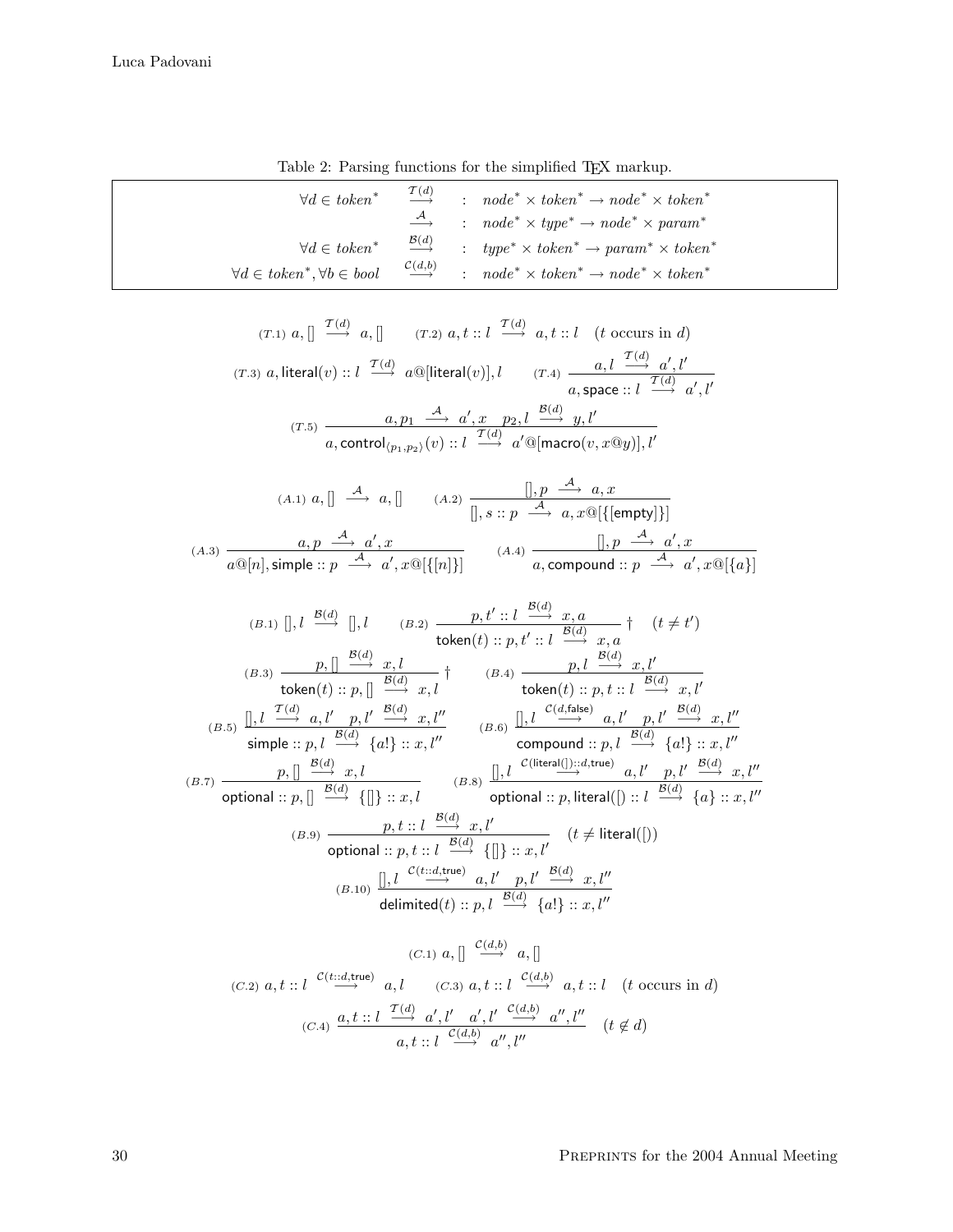of a parsing function (the conclusion, below the line) in terms of the value of one or more recursive calls to other functions (the premises, above the line). Right arrows denote the action of parsing. Arrows are decorated with a label that identifies the parser along with its parameters, if any. The  $\mathcal{T}$ ,  $\mathcal{B}$ , and  $\mathcal C$  parsers have a parameter representing the list of delimiters in the order they are expected, with the head of the list being the first expected delimiter. The C parser also has a boolean parameter indicating whether the parser should or should not "eat" the delimiter when it is eventually met.

The root parsing function is  $\mathcal T$ . Given a delimiter  $t \in token$  and a token stream  $l \in token^*$  we have

$$
[], l \stackrel{\mathcal{T}([t])}{\longrightarrow} [n], l'
$$

where  $n \in node$  is the parsed term and  $l' \in token^*$ is the part of the token stream that has not been consumed. Spaces are ignored when parsing terms and pre-parameters (rule  $T.4$ ), but not when parsing post-parameters (rule  $B.4$ ). The  $A$  function differs from the other parsing functions because by the time a macro with pre-parameters is encountered, pre-parameters have already been parsed. The lists  $a \in node^*$  in the T, A, and C parsers represent the terms accumulated before the term being parsed. Note that pre-parameters are inserted at the end of the parameter list (rules A.2 to A.4) and that post-parameters are inserted at the beginning of the parameter list (rules B.5 to B.10). This way parameter nodes appear in the parse tree in the same order as in the original token stream (rule T.5).

#### 4.1.1 Example

Given that the input buffer contains the TEX source shown in Fig. 1, the lexical analyzer would produce the following stream of tokens:

 $l_0\ \stackrel{\mathrm{def}}{=} \ [\textsf{control}_{\langle[],[\textsf{delimited}(\textsf{control}(\mathtt{egroup}))]\rangle}(\mathtt{bgroup});$  $literal(1); control_{\langle[compound],[compound]\rangle}(over);$  $control_{([[,[{\rm{delimited}}(\rm{control}(\rm{egroup}))])}(bgroup);$  $literal(x); literal(+); literal(1);$ control(egroup); control( $_{\text{(simple]},\text{(simple]})}(sp)$ ; literal(2); control(egroup)]

By the application of the parsing rules given in Table 2 it can be shown that

 $[], l_0 @ [\mathsf{control(eoi)}] \xrightarrow{\mathcal{T}([\mathsf{control(eoi)}])}$  $[n]$ ,  $[control(eoi)]$ 

where  $n \in node$  is the same tree shown in Fig. 1 except that the g nodes are labeled with bgroup.

#### 4.2 Error Recovery

Parsing functions are all total functions, they always produce a result, even when the input token stream is malformed. Unlike parsers of batch TFX converters or the TEX parser itself, there will often be moments during the editing process when the input buffer contains incorrect or incomplete markup, for example because not all the required parameters of a macro have been entered yet. The parser must recover from such situations in a tolerant and hopefully sensible way. We distinguish three kinds of situations: missing parameters, pattern mismatch, and ambiguity, which we examine in the rest of this section.

#### 4.2.1 Missing Parameters

Consider an input token stream representing the sole \over macro with no arguments provided:

$$
l_1 \stackrel{\text{def}}{=} [\text{control}_{\langle[\text{compound}],[\text{compound}]\rangle}(\text{over});\\ \text{control}(\text{eoi})]
$$

It is easy to check that

$$
[], l_1 \xrightarrow{\mathcal{T}([\text{control}(eoi)])} [\text{macro}(over, [empty; empty]), \\ [\text{control}(eoi)]
$$

More generally the parser inserts empty nodes in the parsing tree wherever an expected parameter is not found in the token stream. This behavior can be seen in rule  $A.2$  and also in rules  $B.5$ ,  $B.6$ , and B.10 where the ! operator is used. For optional parameters an empty node list is admitted (rules B.7 and B.8).

The presence of empty nodes guarantees that the generated tree is structurally well-formed, which is crucial for the subsequent transformation phase. It also allows the application to give the user feedback indicating the absence of required parameters. In the example above, for instance, the application may display something like  $\frac{\Box}{\Box}$  suggesting that a fraction was entered, but neither the numerator nor the denominator have been.

#### 4.2.2 Pattern Mismatch

Rules  $B.2$  and  $B.3$  have been marked with a  $\dagger$  to indicate that the parser expects a token which is not found in the token stream. In both cases the parser will typically notify the user with a warning message.

#### 4.2.3 Ambiguities

In T<sub>F</sub>X one cannot pass a macro with parameters as the parameter of another macro, unless the parameter is enclosed within a group. For example, it is an error to write  $\sqrt{\sqrt{x}},$  the correct form is \sqrt{\sqrt{x}}. Because we treat the left curly brace like any other macro, grouping would not help our parser in resolving ambiguities. However, the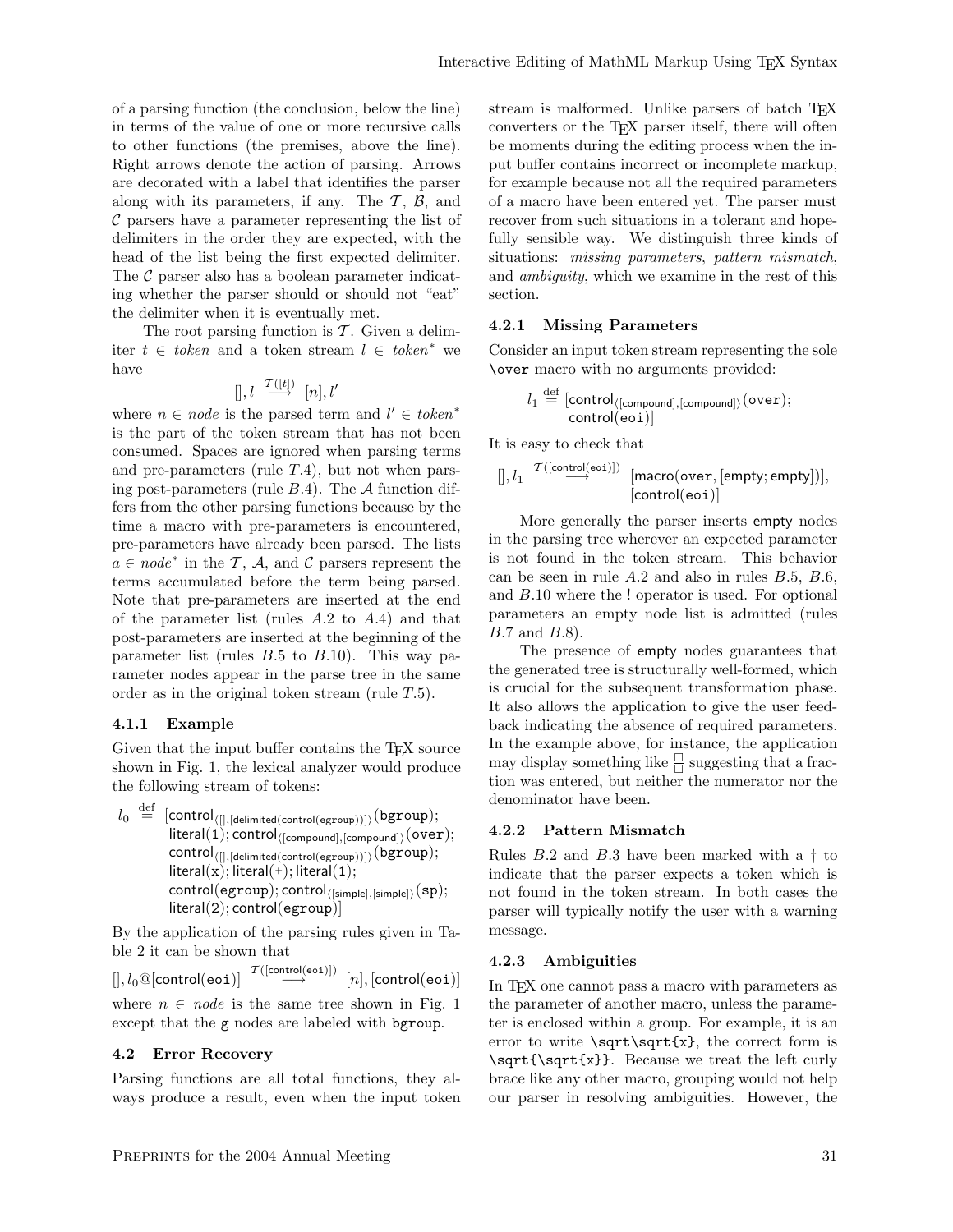parser knows how many parameters a macro needs, because the token representing the control sequence has been annotated with such information by the lexer. When processing a macro with arguments the parser behaves "recursively", it does not let an incomplete macro to be "captured" if it was passed as parameter of an outer macro. A consequence of this extension is that any well-formed fragment of TEX markup is accepted by our parser resulting in the same structure, but there are some strings accepted by our parser that cause the TEX parser to fail.

## 4.3 Incremental Parsing

Parsing must be efficient because it is performed in real-time, in principle at every modification of the input buffer, no matter how simple the modification is. Fortunately TEX markup exhibits good locality, that is small modifications in the document cause small modifications in the parsing tree. Consequently we can avoid re-parsing the whole source document, we just need to re-parse a small interval of the input buffer around the point where the modification has occurred, and adjust the parsing tree accordingly. Let us consider again the example of Fig. 1 and suppose that a change is made in the markup

$$
{1\over{1+x}^2} \Rightarrow {1\over{1+x+y}^2}
$$

(a +y is added to the denominator of the fraction). To be conservative we can re-parse the smallest term within braces that includes the modified part (the underlined fragments). Once the term has been reparsed it has to be substituted in place of the old term in the parsing tree.

In order to compute the interval of the input buffer to be re-parsed we annotate the nodes of the parsing tree with information about the first and the last characters of the buffer which were scanned while building the node and all of its children. A simple visit of the tree can locate the smaller interval affected by the modification.

Curly braces occur frequently enough in the markup to give good granularity for re-parsing. At the same time limiting re-parsing to braced terms helps control the costs related to the visit to the parsing tree and to the implementation of the incremental parsing and transformation machinery.

## 5 Transformation

The transformation phase recognizes structured patterns in the parsing tree and generates corresponding fragments of the result document. We have already anticipated that XSLT is a very natural choice for the implementation of this phase. Besides, XSLT stylesheets can be extended very easily, by providing new *templates* that recognize and properly handle new macros that an author has introduced.

We can see in Fig. 2 two sample templates taken from an XSLT stylesheet for converting the internal parsing tree into a MathML tree. Both templates have a preamble made of an  $xs1:$ **if** construct which we will discuss later in this section. Since the T<sub>E</sub>X tree and the MathML tree are almost isomorphic (Fig. 1) the transformation is generally very simple and in many cases it amounts at just renaming the node labels. Template (a) is one such case: it matches any node in the parsing tree with label macro and having the name attribute set to over. The node for the **\over** macro corresponds naturally to the mfrac element in MathML. The two parameters of \over are transformed recursively by applying the stylesheet templates to the first and second child nodes (p[1] means "the first p child of this node", similarly p[2] refers to the second p child).

Template (b) is slightly more complicated and shows one case where there is some change in the structure. For combined sub/super scripts T<sub>EX</sub> accepts a sequence of \_ and ^ no matter in what order they occur, but MathML has a specific element for such expressions, namely msubsup. The template matches an sb node whose first parameter contains an sp node, thus detecting  $a \ldots$ <sup> $\ldots$ </sup>...\_... fragment of markup, then the corresponding msubsup element is created and its three children accessed in the proper position of the parsing tree. A symmetric template will handle the case where the subscript occurs before the superscript.

## 5.1 Incremental Transformation

As we have done for parsing, for transformations we also need to account for their cost. In a batch, oneshot conversion from T<sub>E</sub>X this is not generally an issue, but in an interactive authoring tool a transformation is required at every modification of the parsing tree in order to update the view of the document.

Intuitively, we can reason that if only a fragment of the parsing tree has changed, we need retransform only that fragment and substitute the result in the final document. This technique makes two assumptions: (1) that transformations are context-free; that is, the transformation of a fragment in the parsing tree is not affected by the context in which the fragment occurs; (2) that we are able to relate corresponding fragments between the parsing and the result trees.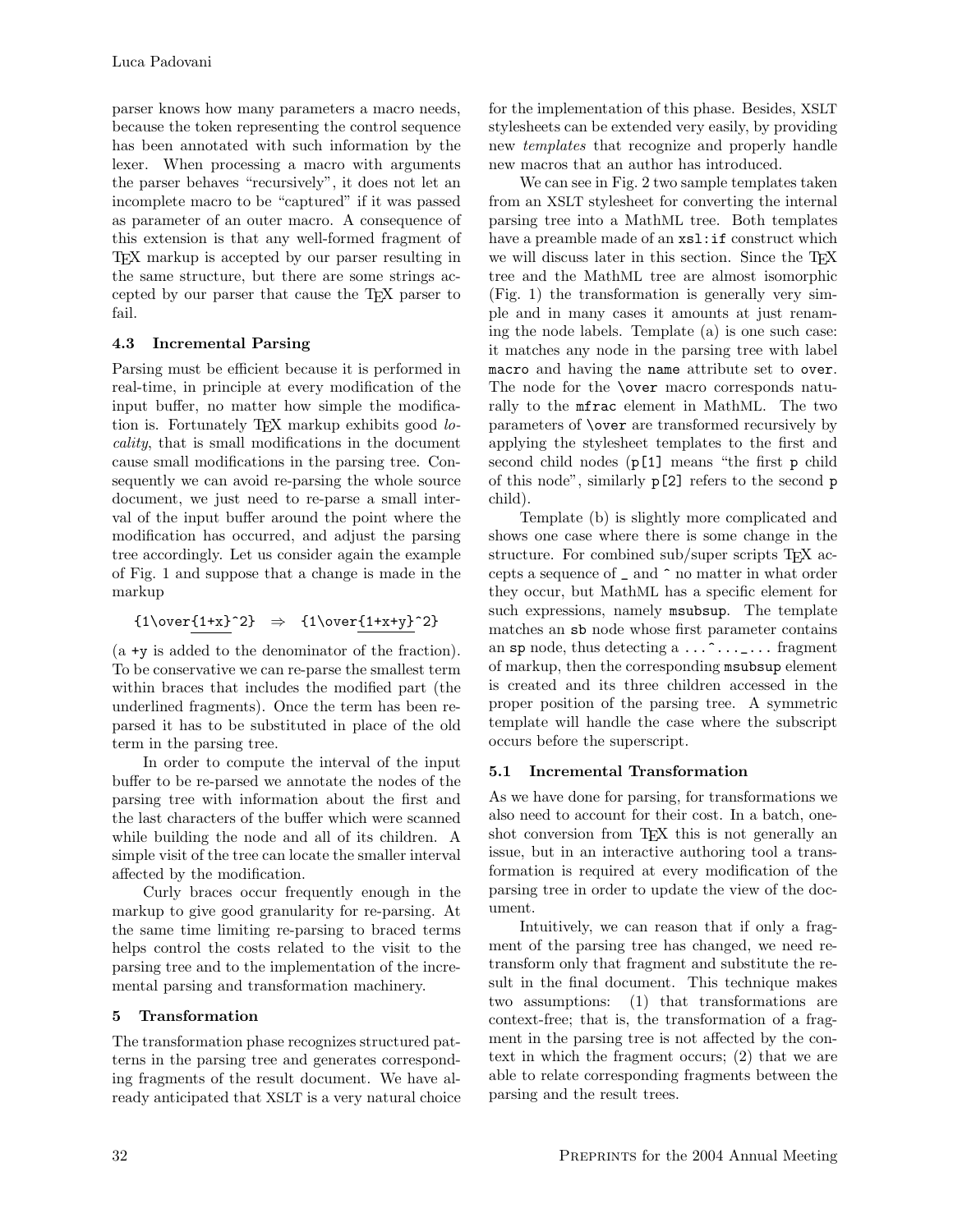```
<xsl:template
match="macro[@name='over']">
 <sub>m:mfrac</sub></sub>
  <xsl:if test="@id">
   <xsl:attribute name="xref">
    <xsl:value-of select="@id"/>
   </xsl:attribute>
  \langle xsl:if\rangle<xsl:apply-templates select="p[1]"/>
 <xsl:apply-templates select="p[2]"/>
 </m:mfrac>
</xsl:template>
                                                             <xsl:template
                                                              match="macro[@name='sb']
                                                                     [p[1]/*[1][self::macro[@name='sp']]]"<m:msubsup>
                                                               <xsl:if test="@id">
                                                                <xsl:attribute name="xref">
                                                                 <xsl:value-of select="@id"/>
                                                                </xsl:attribute>
                                                               \langle xsl:if\rangle<xsl:apply-templates select="p[1]/*/p[1]"/>
                                                               <xsl:apply-templates select="p[2]"/>
                                                               <xsl:apply-templates select="p[1]/*/p[2]"/>
                                                              </m:msubsup>
                                                             </xsl:template>
                           (a) (b)
```
Figure 2: Example of XSLT templates for the transformation of the internal parsing tree into a MathML tree. MathML elements can be distinguished because of the m: prefix.

Template (b) in Fig. 2 shows one case where the transformation is not context free: the deeper sp node is not processed as if it would occur alone, but it is "merged" together with its parent. More generally we can imagine that transformations can make almost arbitrary re-arrangements of the structure. This problem cannot be solved unless we make some assumptions, and the one we have already committed to in Sect. 4 is that braces define "black-box" fragments which can be transformed in isolation, without context dependencies.

As for the matter of relating corresponding fragments of the two documents, we use identifiers and references. Each node in the parsing tree is annotated with a unique identifier (in our sample templates we are assuming that the identifier is a string in the id attribute). Templates create corresponding xref attributes in the result document "pointing" to the fragment with the same identifier in the parsing tree. This way, whenever a fragment of the parsing tree is re-transformed, it replaces the fragment in the result document with the same identifier.

More generally, back-pointers provide a mechanism for relating the view of the document with the source markup. This way it is possible to perform operations like selection or cut-and-paste that, while having a visual effect in the view, act indirectly at the content/markup level.

## 6 Conclusion

We have presented architectural and implementation issues of an interactive editor based on TEX syntax which allows flexible customization and contentoriented authoring.  $T_{\text{E}}\text{X}\text{macs}^2$  is probably the existing application that most closely adopts such architecture, with the difference that TEXmacs does not stick to T<sub>F</sub>X syntax as closely as we do and that, apart from being a complete (and cumbersome) editing tool and not just an interface, it uses encoding and transformation technologies not based on standard languages (XML [2] and XSLT [3]).

Among batch conversion tools we observe a tendency to move towards the processing of content. The T<sub>E</sub>X to MathML converter by Igor Rodionov and Stephen Watt at the University of Western Ontario [8, 9] is one such tool, and the recent Hermes converter by Romeo Anghelache [10] is another. These represent significant steps forwards when compared to converters such as  $L^{2}TEX2HTML$ .<sup>3</sup>

A prototype tool called EdiTEX, based on the architecture described in this paper, has been developed and is freely available along with its source code.<sup>4</sup> No mention of MathML is made in the name of the tool to remark the fact that the architecture is very general and can be adapted to other kinds of markup. The prototype is currently being used as interface for a proof-assistant application where editing of complex mathematical formulas and proofs is required. In this respect we should remark that T<sub>F</sub>X syntax is natural for "real" mathematics, but it quickly becomes clumsy when used for writing terms of programming languages or  $\lambda$ calculus. This is mainly due to the conventions regarding spaces (for instance, spaces in the  $\lambda$ -calculus denote function application) and identifiers (the rule "one character is one identifier" is fine for mathematics, but not for many other languages). Note however that, since the lexical analyzer is completely separate from the rest of the architecture, the token stream being its interface, it can be easily targeted to a language with different conventions than those of T<sub>F</sub>X.

 $^2$  http://www.texmacs.org/

<sup>3</sup> http://www.latex2html.org/

 $^4$ http://helm.cs.unibo.it/software/editex/